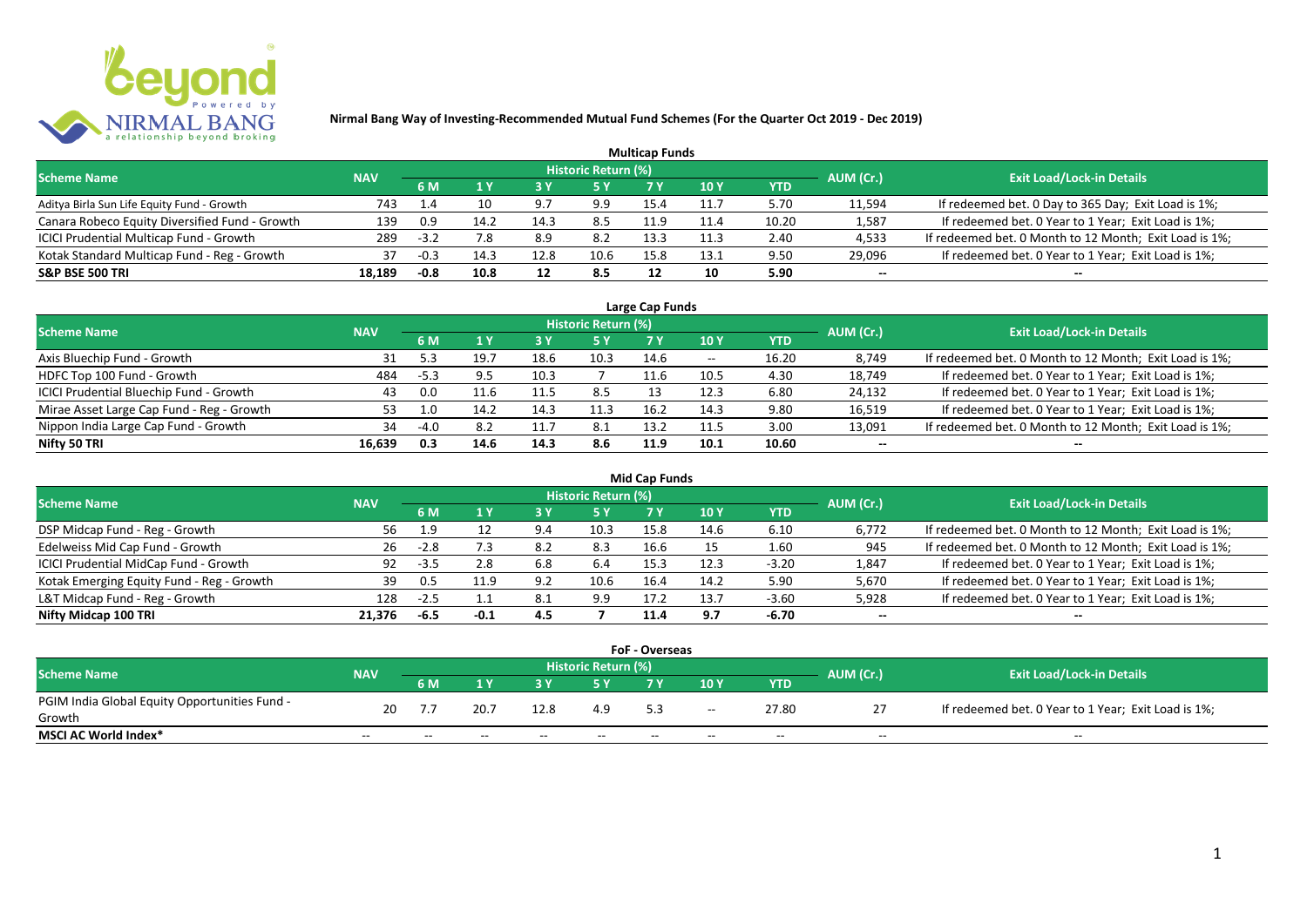

| <b>Scheme Name</b>                               | <b>NAV</b> |        |      |      | Historic Return (%) |      |      |      | AUM (Cr.) | <b>Exit Load/Lock-in Details</b>                    |
|--------------------------------------------------|------------|--------|------|------|---------------------|------|------|------|-----------|-----------------------------------------------------|
|                                                  |            |        |      |      | 5 Y                 |      |      | YTD  |           |                                                     |
| Canara Robeco Emerging Equities - Growth         | 95.        | $-0.7$ |      | 12.5 |                     | 19.5 | 18.3 | 6.20 | 5,258     | If redeemed bet. 0 Year to 1 Year; Exit Load is 1%; |
| Invesco India Growth Opportunities Fund - Growth | 36         | 3.0    | 14.3 | ، 14 | 10.2                | 14.  | 12.2 | 8.50 | 2,108     | If redeemed bet. 0 Year to 1 Year; Exit Load is 1%; |
| Principal Emerging Bluechip Fund - Growth        | 105        | 0.3    |      | 10.2 | 10.7                | 17.8 | 14.4 | 3.80 | 2,120     | If redeemed bet. 0 Year to 1 Year; Exit Load is 1%; |
| NIFTY Large Midcap 250 TRI                       | 1.194      | $-1.8$ |      |      | 9.2                 | 13.2 |      | 2.80 | $- -$     | $-$                                                 |

| <b>Focused Funds</b>             |            |        |      |  |                            |      |            |       |           |                                                        |  |  |  |
|----------------------------------|------------|--------|------|--|----------------------------|------|------------|-------|-----------|--------------------------------------------------------|--|--|--|
| <b>Scheme Name</b>               | <b>NAV</b> |        |      |  | <b>Historic Return (%)</b> |      |            |       | AUM (Cr.) | <b>Exit Load/Lock-in Details</b>                       |  |  |  |
|                                  |            | 6 M    |      |  | 5 Y                        |      | <b>10Y</b> | YTD   |           |                                                        |  |  |  |
| Axis Focused 25 Fund - Growth    | 30         | " 4    | 16., |  | 12.4                       | 14.8 | $- -$      | 11.60 | 8.800     | If redeemed bet. 0 Month to 12 Month; Exit Load is 1%; |  |  |  |
| SBI Focused Equity Fund - Growth | 150        | 3.6    | 19.8 |  |                            | 14 A | 16.9       | 13.60 | 6,125     | If redeemed bet. 0 Year to 1 Year; Exit Load is 1%;    |  |  |  |
| <b>S&amp;P BSE 500 TRI</b>       | 18.189     | $-0.8$ | 10.8 |  | 8.5                        |      |            | 5.90  | $- -$     | $- -$                                                  |  |  |  |

|                                                |            |         |        |                     |      | <b>Small Cap Funds</b> |       |            |           |                                                     |
|------------------------------------------------|------------|---------|--------|---------------------|------|------------------------|-------|------------|-----------|-----------------------------------------------------|
| <b>Scheme Name</b>                             | <b>NAV</b> |         |        | Historic Return (%) |      |                        |       |            | AUM (Cr.) | <b>Exit Load/Lock-in Details</b>                    |
|                                                |            | 6 M     | 1 Y    | <b>3Y</b>           | 5 Y  | 7 Y                    | 10Y   | <b>YTD</b> |           |                                                     |
| Franklin India Smaller Companies Fund - Growth | 48         | $-11.3$ | -3.6   |                     | 6.1  | 16.4                   | 14.4  | -8.20      | 7,031     | If redeemed bet. 0 Year to 1 Year; Exit Load is 1%; |
| HDFC Small Cap Fund - Growth                   | 38         | $-12.7$ |        | 8.3                 | 8.3  | 13.3                   | 11.3  | $-11.80$   | 9,034     | If redeemed bet. 0 Year to 1 Year; Exit Load is 1%; |
| L&T Emerging Businesses Fund - Reg - Growth    | 22         | -7.6    | $-5.8$ | 7.8                 | 10.1 | $- -$                  | $- -$ | $-10.60$   | 6,006     | If redeemed bet. 0 Year to 1 Year; Exit Load is 1%; |
| SBI Small Cap Fund - Growth                    | 53         |         |        | 13.3                | 14.4 | 22.6                   | 17.5  | 4.40       | 2,915     | If redeemed bet. 0 Year to 1 Year; Exit Load is 1%; |
| Nifty Smallcap 100 TRI                         | 6.865      | $-11.8$ | $-4.6$ | $-0.9$              | 2.3  | 7.1                    | -6.4  | $-12.40$   | $- -$     | $- -$                                               |

|                                               |            |        |      |                            |               |            | ELSS Schemes (Tax Saving u/s 80-C) |         |           |                                  |  |
|-----------------------------------------------|------------|--------|------|----------------------------|---------------|------------|------------------------------------|---------|-----------|----------------------------------|--|
| <b>Scheme Name</b>                            | <b>NAV</b> |        |      | <b>Historic Return (%)</b> |               |            |                                    |         | AUM (Cr.) | <b>Exit Load/Lock-in Details</b> |  |
|                                               |            | 6 M    | 1 Y  | 3 Y                        | 75 Y.         | <b>7 Y</b> | 10 <sub>Y</sub>                    | YTD     |           |                                  |  |
| Aditya Birla Sun Life Tax Relief 96 - Growth  | 32         | 0.9    | 6.3  | 11.8                       | 9.8           | 15.3       | 11.4                               | 2.30    | 9,998     | Nil                              |  |
| Axis Long Term Equity Fund - Growth           | 48         | 3.3    | 15.6 | 15.3                       | 11            |            | $\overline{\phantom{a}}$           | 10.90   | 21,492    | Nil                              |  |
| IDFC Tax Advantage (ELSS) Fund - Reg - Growth | 54         | $-6.3$ | 3.2  | 10.5                       | 8.4           | 13.3       | 12.2                               | $-0.90$ | 2,107     | Nil                              |  |
| Invesco India Tax Plan - Growth               | 53         | 1.6    |      | 12.1                       | 9.7           | 15.2       | 13.6                               | 7.20    | 977       | Nil                              |  |
| Mirae Asset Tax Saver Fund - Reg - Growth     | 19         | 2.6    | 15.7 | 16.3                       | $\sim$ $\sim$ | $- -$      |                                    | 10.90   | 2,877     | Nil                              |  |
| S&P BSE 200 TRI                               | 5.911      | 0.0    | 12.1 | 12.8                       | 8.9           | 12.3       | 10.2                               | 7.30    | $- -$     | $- -$                            |  |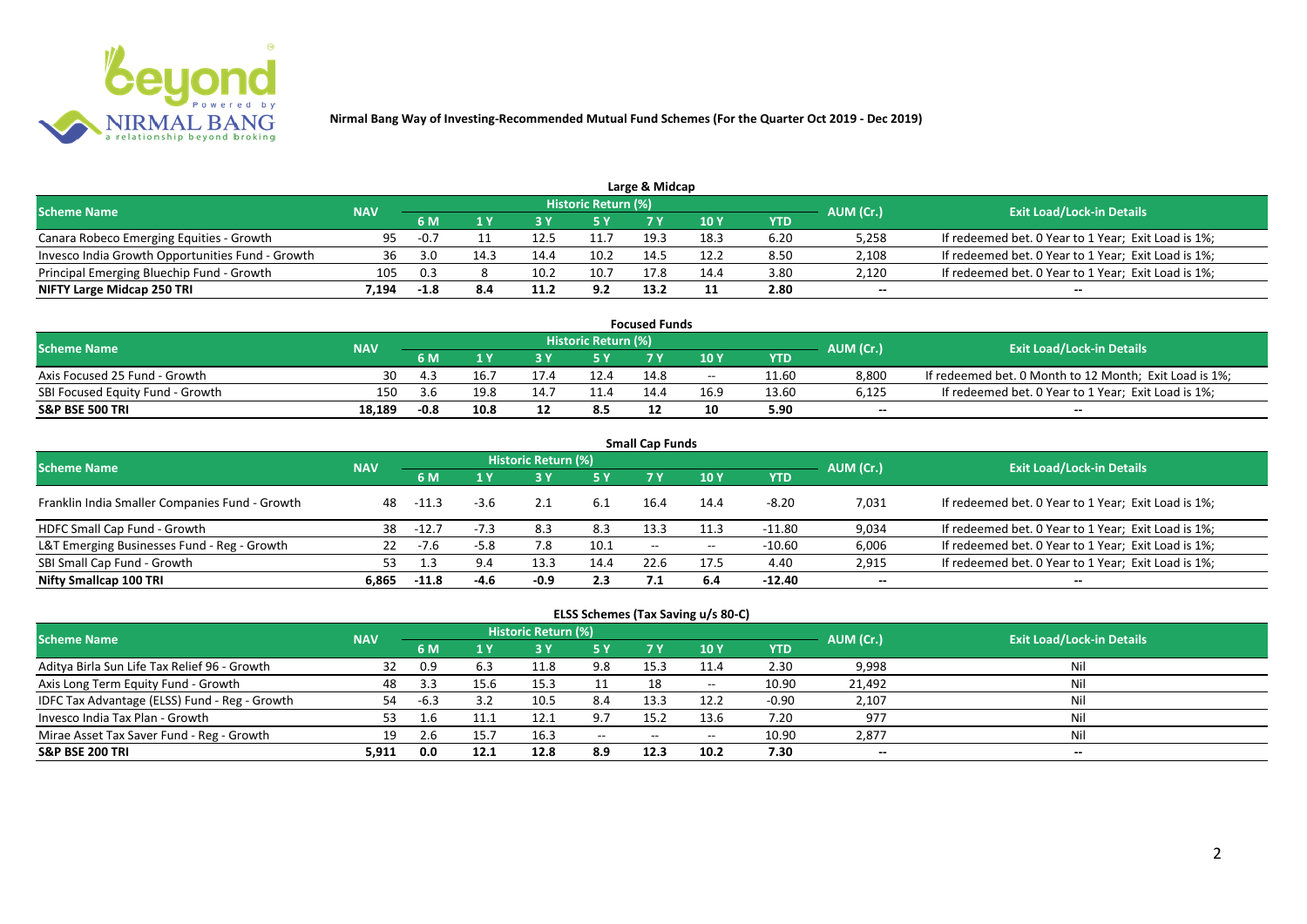

|                                           |            |        |      |                     |      | <b>Contra/Value Fund</b> |      |            |                          |                                                     |
|-------------------------------------------|------------|--------|------|---------------------|------|--------------------------|------|------------|--------------------------|-----------------------------------------------------|
| <b>Scheme Name</b>                        | <b>NAV</b> |        |      | Historic Return (%) |      |                          |      |            | AUM (Cr.)                | <b>Exit Load/Lock-in Details</b>                    |
|                                           |            | 6 M    | 1 Y  |                     | 5 Y  | 7 Y                      | 10Y  | <b>YTD</b> |                          |                                                     |
| Kotak India EQ Contra Fund - Reg - Growth | 54         |        |      | 13.8                | 9.2  | 12.9                     | 10.6 | 7.60       | 883                      | If redeemed bet. 0 Year to 1 Year; Exit Load is 1%; |
| Invesco India Contra Fund - Growth        | 48         | $-1.4$ | 8.5  | 12.                 | 10.2 | 15.8                     | 12.7 | 3.30       | 4,558                    | If redeemed bet. 0 Year to 1 Year; Exit Load is 1%; |
| UTI Value Opportunities Fund - Growth     | 63         | 1.0    | 12.3 |                     | 5.4  |                          | 10.2 | 7.10       | 4,542                    | If redeemed bet. 0 Year to 1 Year; Exit Load is 1%; |
| Nippon India Value Fund - Growth          | 73         | $-3.4$ |      | 9.9                 | 7.4  |                          | 10.2 | 2.20       | 3,152                    | If redeemed bet. 0 Year to 1 Year; Exit Load is 1%; |
| <b>S&amp;P BSE 500 TRI</b>                | 18,189     | -0.8   | 10.8 |                     | 8.5  |                          | 10   | 5.90       | $\overline{\phantom{a}}$ | --                                                  |

|                                                        |            |        |      |                     |       | Sector/Thematic |                          |         |                          |                                                        |
|--------------------------------------------------------|------------|--------|------|---------------------|-------|-----------------|--------------------------|---------|--------------------------|--------------------------------------------------------|
| <b>Scheme Name</b>                                     | <b>NAV</b> |        |      | Historic Return (%) |       |                 |                          |         | AUM (Cr.)                | <b>Exit Load/Lock-in Details</b>                       |
|                                                        |            | 6 M    | 1 Y  | 3 Y                 | 5 Y   | 7 Y             | <b>10Y</b>               | YTD     |                          |                                                        |
| Canara Robeco Consumer Trends Fund - Reg -             | 42         | 4.2    | 15.8 | 15.9                | 11.2  | 14.4            | 14.5                     | 10.60   | 371                      | If redeemed bet. 0 Year to 1 Year; Exit Load is 1%;    |
| Growth                                                 |            |        |      |                     |       |                 |                          |         |                          |                                                        |
| Mirae Asset Great Consumer Fund - Growth               | 37         | 4.9    | 13.4 | 17.1                |       | 15.7            | $\overline{\phantom{a}}$ | 6.90    | 952                      | If redeemed bet. 0 Year to 1 Year; Exit Load is 1%;    |
| <b>ICICI Prudential Technology Fund - Growth</b>       | 56         | $-4.9$ | 1.3  | 13.1                | 7.2   | 16.9            | 15.6                     | $-0.60$ | 422                      | If redeemed bet. 0 Day to 15 Day; Exit Load is 1%;     |
| Nippon India Pharma Fund - Growth                      | 149        | 5.3    |      | 1.8                 | 3.7   |                 | 13.3                     | $-0.20$ | 2,430                    | If redeemed bet. 0 Year to 1 Year; Exit Load is 1%;    |
| BNP Paribas India Consumption Fund - Reg - Growth      | 13         | 6.6    | 21.4 | $- -$               | $- -$ | $- -$           | $\overline{\phantom{m}}$ | 15.10   | 441                      | If redeemed bet. 0 Month to 12 Month; Exit Load is 1%; |
| ICICI Prudential Banking and Financial Services Fund - | 68         | $-0.5$ |      | 15.6                | 13    | 16.9            | 16.3                     | 11.40   |                          |                                                        |
| Retail - Growth                                        |            |        | 19.6 |                     |       |                 |                          |         | 3,445                    | If redeemed bet. 0 Day to 15 Day; Exit Load is 1%;     |
| <b>S&amp;P BSE 500 TRI</b>                             | 18,189     | $-0.8$ | 10.8 | 12                  | 8.5   | 12              | 10                       | 5.90    | $\overline{\phantom{a}}$ | --                                                     |

| <b>Dynamic Asset Allocation Funds</b>            |            |           |                      |                     |                          |      |            |            |           |                                                          |  |  |  |  |
|--------------------------------------------------|------------|-----------|----------------------|---------------------|--------------------------|------|------------|------------|-----------|----------------------------------------------------------|--|--|--|--|
| Scheme Name                                      | <b>NAV</b> |           |                      | Historic Return (%) |                          |      |            |            | AUM (Cr.) | <b>Exit Load/Lock-in Details</b>                         |  |  |  |  |
|                                                  |            | <b>6M</b> | $\sqrt{1}$ $\sqrt{}$ | <b>3 Y</b>          | <b>5 Y</b>               | 7 Y  | <b>10Y</b> | <b>YTD</b> |           |                                                          |  |  |  |  |
| ICICI Prudential Balanced Advantage Fund - Reg - |            | 3.6       | 12                   | 9.6                 | 8.8                      | 11.8 | 11.9       | 8.80       | 28,287    | If redeemed bet. 0 Year to 1 Year; Exit Load is 1%;      |  |  |  |  |
| Growth                                           |            |           |                      |                     |                          |      |            |            |           |                                                          |  |  |  |  |
| Invesco India Dynamic Equity Fund - Growth       | 30         | 2.0       | 10.8                 | 10.4                |                          | 11.8 | 10.1       | 8.50       | 912       | If redeemed bet. 0 Month to 3 Month; Exit Load is 0.25%; |  |  |  |  |
| Nippon India Balanced Advantage Fund - Growth    | 93         | 0.4       | 9.2                  | 10                  | 7.5                      | 11.1 | 10.4       | 6.40       | 2,495     | If redeemed bet. 0 Month to 12 Month; Exit Load is 1%;   |  |  |  |  |
| SBI Dynamic Asset Allocation Fund - Reg - Growth | 14         | -1.0      | 4.5                  | 9.6                 | $\overline{\phantom{a}}$ | $-$  | $- -$      | 3.90       | 683       | If redeemed bet. 0 Month to 12 Month; Exit Load is 1%;   |  |  |  |  |
| NIFTY 50 Hybrid Composite Debt 65:35 Index       | 10.363     | 2.0       | 13.5                 | 11.8                | 8.7                      | 10.8 | 9.6        | 10.50      | $- -$     | $- -$                                                    |  |  |  |  |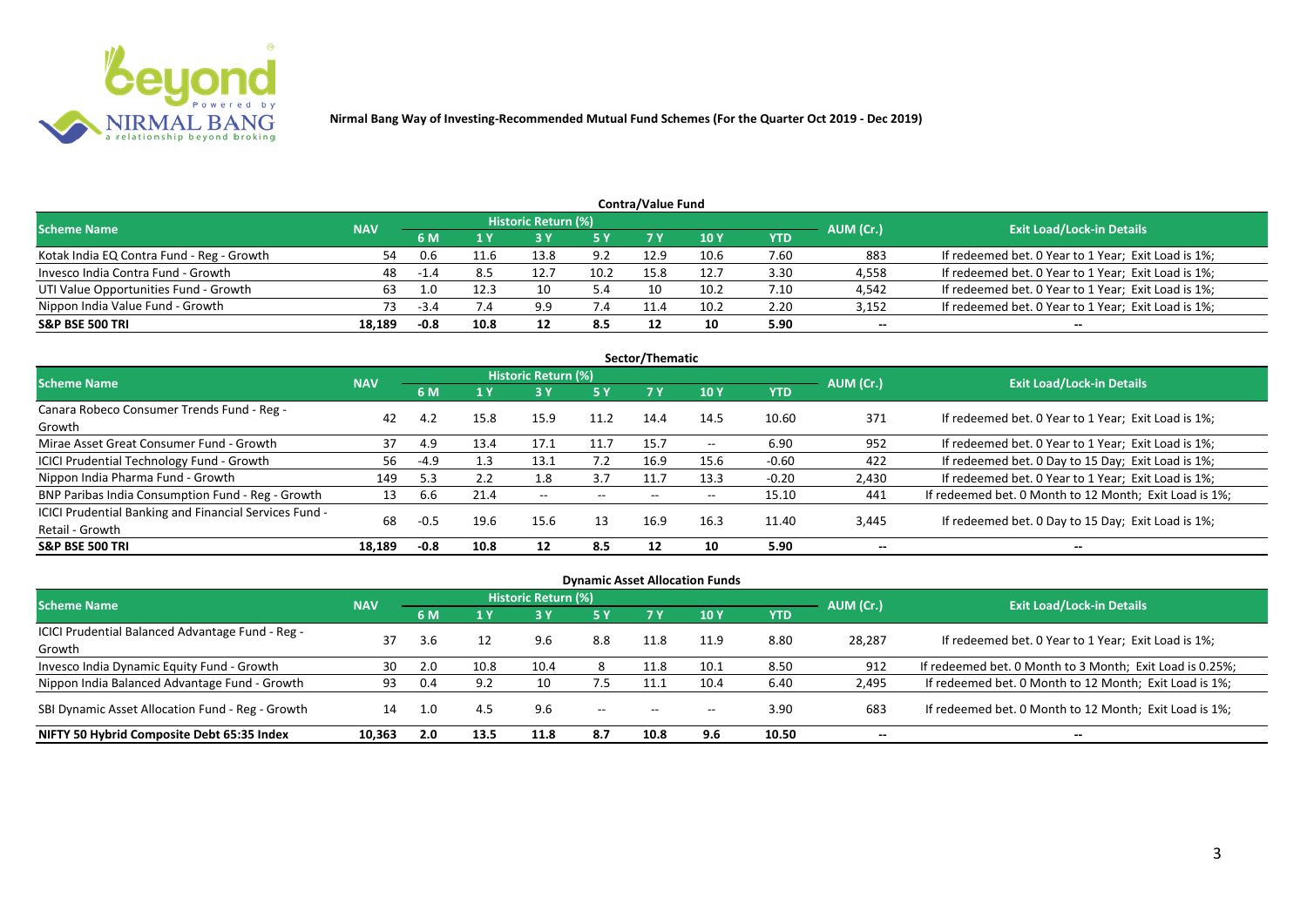

|                                                 |            |        |      |                            |                       | <b>Hybrid Aggressive</b> |                 |       |           |                                                        |
|-------------------------------------------------|------------|--------|------|----------------------------|-----------------------|--------------------------|-----------------|-------|-----------|--------------------------------------------------------|
| <b>Scheme Name</b>                              | <b>NAV</b> |        |      | <b>Historic Return (%)</b> |                       |                          |                 |       | AUM (Cr.) | <b>Exit Load/Lock-in Details</b>                       |
|                                                 |            | 6 M    |      |                            | 5 Y                   |                          | 10 <sub>1</sub> | YTD   |           |                                                        |
| HDFC Hybrid Equity Fund - Growth                | 54         | -1.3   | 8.6  | 6.9                        | 4.4                   |                          | 8.2             | 5.30  | 20,926    | If redeemed bet. 0 Year to 1 Year; Exit Load is 1%;    |
| ICICI Prudential Equity & Debt Fund - Growth    | 136        | $-0.5$ | 10.5 | 8.6                        | 8.6                   | 13.                      | 13.2            | 5.90  | 23,950    | If redeemed bet. 0 Year to 1 Year; Exit Load is 1%;    |
| Mirae Asset Hybrid - Equity Fund - Reg - Growth | 15         |        | 12.8 | 11.9                       | $- -$                 | $\overline{\phantom{a}}$ | $- -$           | 9.20  | 3,005     | If redeemed bet. 0 Year to 1 Year; Exit Load is 1%;    |
| SBI Equity Hybrid Fund - Growth                 | 143        | ີ      | 15.3 | 11.3                       | 9.9                   | 14.3                     | 11.7            | 11.10 | 30,907    | If redeemed bet. 0 Month to 12 Month; Exit Load is 1%; |
| Canara Robeco Equity Hybrid Fund - Growth       | 166        | 2.4    | 13.1 |                            | Q <sub>1</sub><br>ン・エ | 12.8                     | 12.2            | 10.00 | 2,701     | If redeemed bet. 0 Year to 1 Year; Exit Load is 1%;    |
| NIFTY 50 Hybrid Composite Debt 65:35 Index      | 10,363     | 2.0    | 13.5 | 11.8                       | 8.7                   | 10.8                     | 9.6             | 10.50 | $- -$     | --                                                     |

|                                            |            |     |                     |     | <b>Arbitrage Fund</b> |     |      |           |                                                          |
|--------------------------------------------|------------|-----|---------------------|-----|-----------------------|-----|------|-----------|----------------------------------------------------------|
| <b>Scheme Name</b>                         | <b>NAV</b> |     | Historic Return (%) |     |                       |     |      | AUM (Cr.) | <b>Exit Load/Lock-in Details</b>                         |
|                                            |            | 1 M | ና M                 | 1 V |                       |     | YTD  |           |                                                          |
| IDFC Arbitrage Fund - Reg - Growth         | 24         |     |                     | 6.2 |                       |     | 6.40 | 11,895    | If redeemed bet. 0 Month to 1 Month; Exit Load is 0.25%; |
| Kotak Equity Arbitrage Fund - Reg - Growth | 28         |     |                     | b.1 | 6.3                   | b.Z | 6.30 | 17,363    | If redeemed bet. 0 Day to 30 Day; Exit Load is 0.25%;    |
| Nippon India Arbitrage Fund - Growth       |            |     |                     |     |                       |     | 6.40 | 9,497     | If redeemed bet. 0 Month to 1 Month; Exit Load is 0.25%; |

|                                          |            |        |     | <b>Historic Return (%)</b> |        | <b>Equity Saver</b> |       |      |           |                                                        |
|------------------------------------------|------------|--------|-----|----------------------------|--------|---------------------|-------|------|-----------|--------------------------------------------------------|
| <b>Scheme Name</b>                       | <b>NAV</b> | 6 M    |     |                            | 5 Y    |                     | 10Y   | YTD  | AUM (Cr.) | <b>Exit Load/Lock-in Details</b>                       |
| Axis Equity Saver Fund - Reg - Growth    | 13         |        |     | 8.8                        | $  \,$ | $- -$               | $- -$ | 7.60 | 805       | If redeemed bet. 0 Month to 12 Month; Exit Load is 1%; |
| <b>HDFC Equity Savings Fund - Growth</b> | 37         | $-0.4$ | 6.2 |                            | 7.4    |                     | 8.8   | 4.30 | 4,503     | If redeemed bet. 0 Year to 1 Year; Exit Load is 1%;    |
| Kotak Equity Savings Fund - Reg - Growth | 15         | ี่ ? N | 8.6 |                            | 7.6    | $-$                 | $- -$ | 6.90 | 1,869     | If redeemed bet. 0 Year to 1 Year; Exit Load is 1%;    |
| CRISIL Hybrid 50+50 - Moderate Index*    | --         |        |     |                            | $- -$  | $- -$               | --    | $-$  | $- -$     | $-$                                                    |

|                                  |            |      |     |                            |     | <b>Liquid Funds</b> |                          |                 |           |                                  |
|----------------------------------|------------|------|-----|----------------------------|-----|---------------------|--------------------------|-----------------|-----------|----------------------------------|
| <b>Scheme Name</b>               | <b>NAV</b> |      |     | <b>Historic Return (%)</b> |     |                     | YTM                      | Avg             | AUM (Cr.) | <b>Exit Load/Lock-in Details</b> |
|                                  |            | 1 W. | ' W | ∣N                         | 3M  | 1Y                  |                          | <b>Maturity</b> |           |                                  |
| Axis Liquid Fund - Growth        | 2.156      | 4.8  |     |                            | 5.5 | 6.8                 | 5.29                     | 0.09            | 30,068    | *Ref Footnote                    |
| IDFC Cash Fund - Reg - Growth    | 2,353      | 4.5  | 4.8 |                            |     | 6.5                 | 5.13                     | $\sim$ $\sim$   | 11,140    | *Ref Footnote                    |
| Kotak Liquid Fund - Reg - Growth | 3,936      | 4.7  |     |                            | 4.د | b.b                 | 5.29                     | $  \,$          | 30,493    | *Ref Footnote                    |
| <b>CRISIL Liquid Fund Index</b>  | $- -$      | 4.9  |     | ס.כ                        | 5.8 | $-$                 | $\overline{\phantom{a}}$ | $-$             | $- -$     | $- -$                            |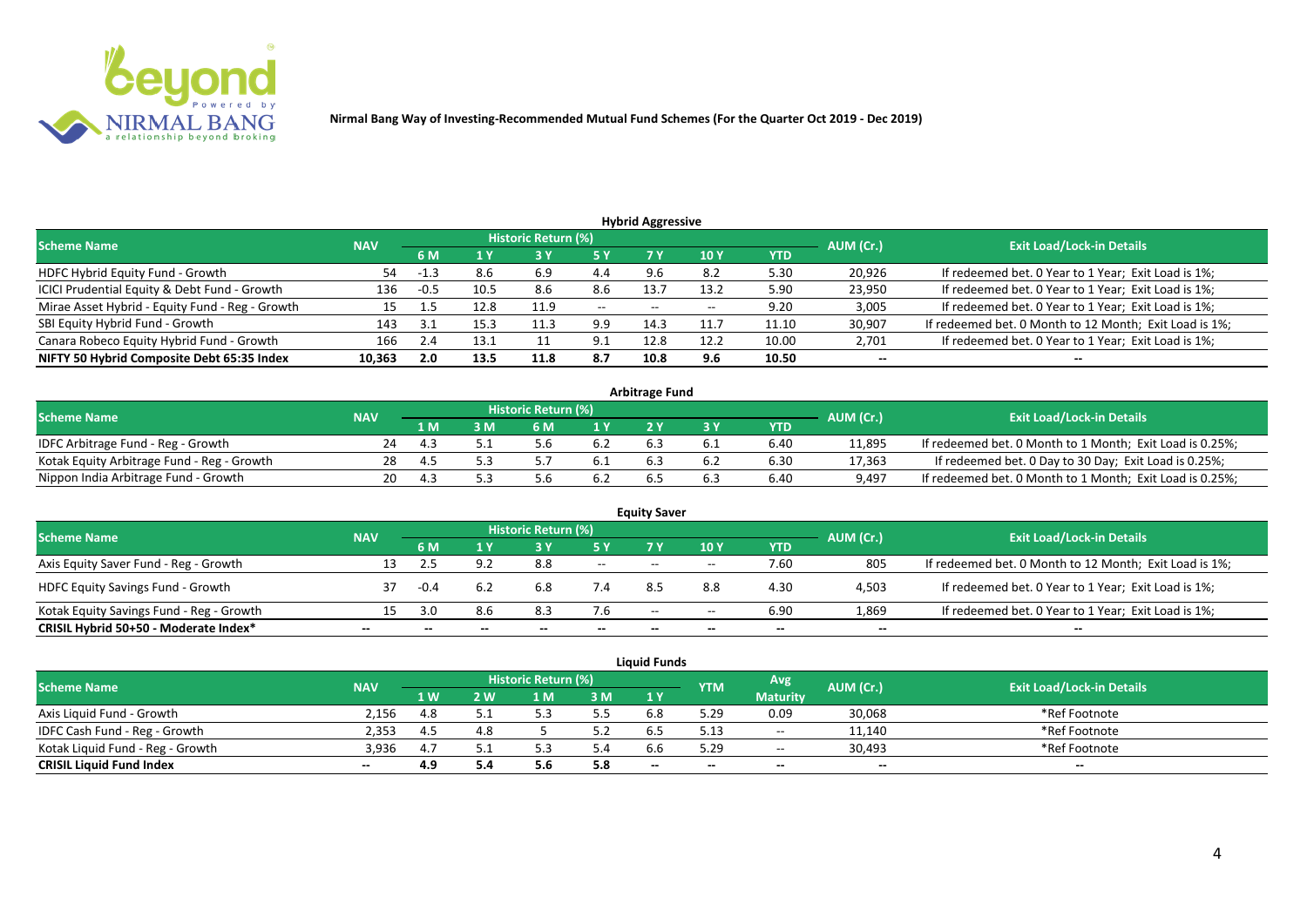

|                                               |            |      |     |                     |       | <b>Ultra Short Fund</b> |            |                 |           |                                  |
|-----------------------------------------------|------------|------|-----|---------------------|-------|-------------------------|------------|-----------------|-----------|----------------------------------|
| <b>Scheme Name</b>                            | <b>NAV</b> |      |     | Historic Return (%) |       |                         | <b>YTM</b> | Avg             | AUM (Cr.) | <b>Exit Load/Lock-in Details</b> |
|                                               |            | '1 M | M   | 6 M                 | 1Y    | <b>3Y</b>               |            | <b>Maturity</b> |           |                                  |
| IDFC Ultra Short Term Fund - Reg - Growth     |            | b.4  | b.7 |                     | 8.3   | $-$                     | 5.69       | $- -$           | 4,369     | Ni                               |
| Sundaram Ultra Short Term Fund - Reg - Growth | 10         |      |     | $- -$               | $- -$ |                         | 5.79       | 0.44            | 317       | Ni                               |
| L&T Ultra Short Term Fund - Growth            | 32         | 5 h  | b.2 |                     | 7.9   |                         | 49.د       | $\sim$ $\sim$   | 2,782     | Nil                              |
| <b>NIFTY Ultra Short Duration Debt Index</b>  | 3,985      | -6.5 | 6.7 |                     | 8.1   |                         | $- -$      | $-$             | $- -$     | $- -$                            |

|                                                  |            |     |     |                     |       | <b>Money Market Fund</b> |            |                 |           |                                  |
|--------------------------------------------------|------------|-----|-----|---------------------|-------|--------------------------|------------|-----------------|-----------|----------------------------------|
| <b>Scheme Name</b>                               | <b>NAV</b> |     |     | Historic Return (%) |       |                          | <b>YTM</b> | Avg.            | AUM (Cr.) | <b>Exit Load/Lock-in Details</b> |
|                                                  |            | 1 M | I M | 6 M                 | 1Y    | 73 Y                     |            | <b>Maturity</b> |           |                                  |
| Aditya Birla Sun Life Money Manager Fund - Reg - | 264        | 6.0 | 6.3 | 7.6                 | 8.3   |                          | 5.45       | $\sim$          | 11,145    | Nil                              |
| Growth                                           |            |     |     |                     |       |                          |            |                 |           |                                  |
| Franklin India Savings Fund - Growth             | 36         | 6.0 | 6.9 | 8.2                 | 8.7   |                          | 5.67       | $- -$           | 5,072     | Nil                              |
| Nippon India Money Market Fund - Growth          | 2.978      | b.∠ | 6.8 |                     | 8.4   |                          | 5.39       | $- -$           | 3,739     | - Nil                            |
| <b>CRISIL Liquid Fund Index</b>                  |            | 5.6 | 5.8 | 6.2                 | $- -$ | $- -$                    | --         | $- -$           | $- -$     | $- -$                            |

|                                                 |            |      |     |                            |      | <b>Short Term Fund</b> |            |                 |           |                                  |
|-------------------------------------------------|------------|------|-----|----------------------------|------|------------------------|------------|-----------------|-----------|----------------------------------|
| <b>Scheme Name</b>                              | <b>NAV</b> |      |     | <b>Historic Return (%)</b> |      |                        | <b>YTM</b> | Avg             | AUM (Cr.) | <b>Exit Load/Lock-in Details</b> |
|                                                 |            | 1 M  | ነ M | 6 M                        | 1Y   | <b>3Y</b>              |            | <b>Maturity</b> |           |                                  |
| Axis Short Term Fund - Growth                   | 22         | .ხ5  |     | 12.2                       | 10.1 |                        | 6.64       | 2.20            | 3,073     | Nil                              |
| HDFC Short Term Debt Fund - Growth              |            |      |     |                            | 9.9  |                        | 7.01       | $--$            | 9,702     | Nil                              |
| IDFC Bond Fund - Short Term Plan - Reg - Growth | 41         |      |     |                            | 10.3 |                        | 6.56       | $\sim$          | 11,356    | Nil                              |
| Kotak Bond Short Term Fund - Reg - Growth       | 37         | 4.5  | 6.6 | 9.3                        | 9.9  |                        | 7.18       | $---$           | 10,397    | Nil                              |
| L&T Short Term Bond Fund - Reg - Growth         | 19.        | -4.1 | 6.8 |                            | 9.8  |                        | 6.52       | $  \,$          | 5,025     | Nil                              |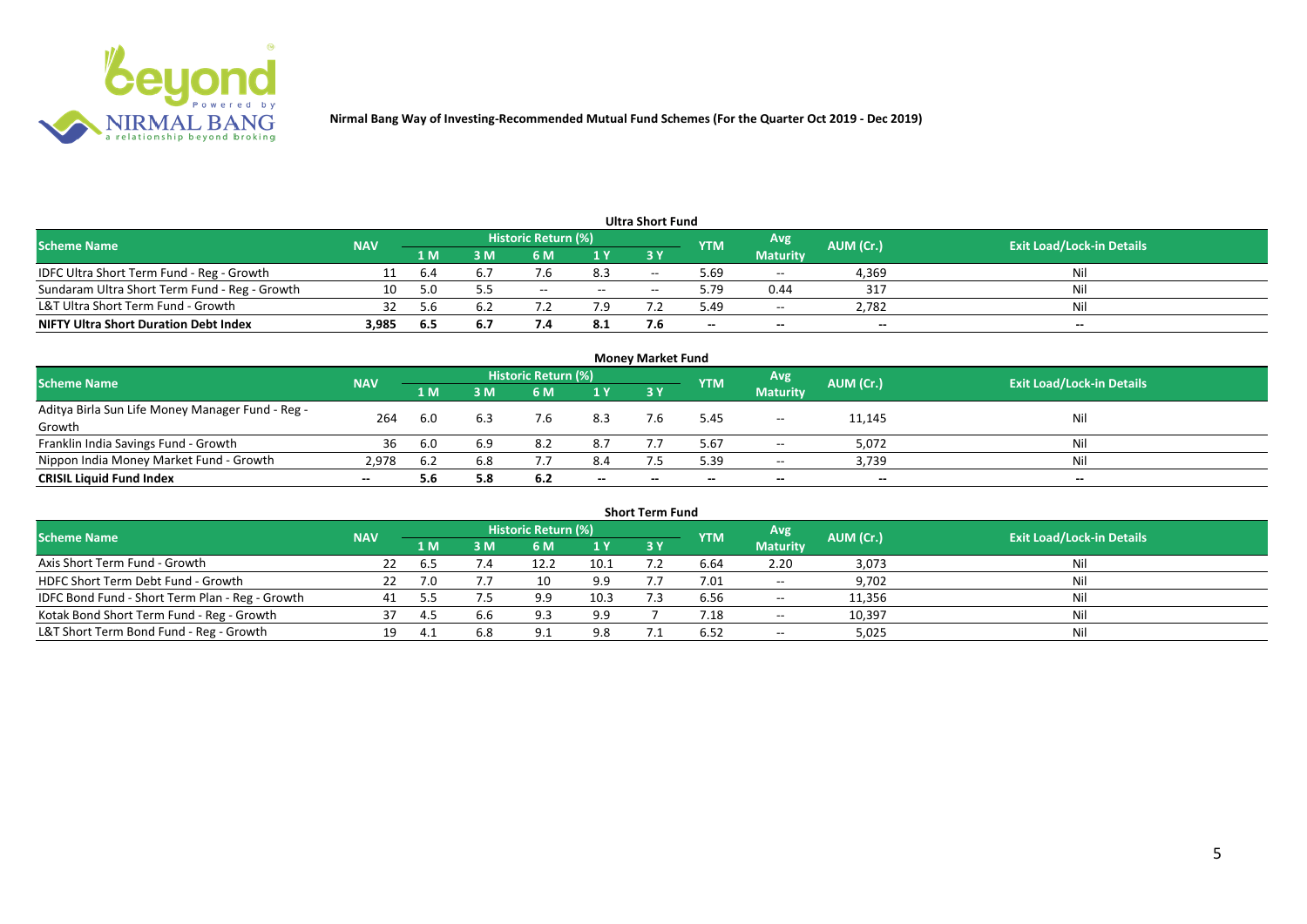

|                                           |            |     |     |                            |     | <b>Low Duration Fund</b> |            |                 |           |                                  |
|-------------------------------------------|------------|-----|-----|----------------------------|-----|--------------------------|------------|-----------------|-----------|----------------------------------|
| <b>Scheme Name</b>                        | <b>NAV</b> |     |     | <b>Historic Return (%)</b> |     |                          | <b>YTM</b> | <b>Avg</b>      | AUM (Cr.) | <b>Exit Load/Lock-in Details</b> |
|                                           |            | 1 M | 3 M |                            | 1Y  |                          |            | <b>Maturity</b> |           |                                  |
| Axis Treasury Advantage Fund - Growth     | 2.213      | 6.1 |     | 0.3                        | 9.1 |                          | 6.08       | 0.91            | 3,561     | Ni                               |
| Canara Robeco Savings Fund - Reg - Growth |            | 5.6 |     |                            | 8.4 |                          | 5.77       | $\sim$          | 1,263     |                                  |
| IDFC Low Duration Fund - Reg - Growth     |            | ۰Q  |     |                            | გ.ნ |                          | 84.ر       | $\sim$          | 5,204     | Ni.                              |

| <b>Banking &amp; PSU Bond Funds</b>            |            |     |     |                            |      |      |            |                 |           |                                  |  |  |  |
|------------------------------------------------|------------|-----|-----|----------------------------|------|------|------------|-----------------|-----------|----------------------------------|--|--|--|
| <b>Scheme Name</b>                             | <b>NAV</b> |     |     | <b>Historic Return (%)</b> |      |      | <b>YTM</b> | Avg             | AUM (Cr.) | <b>Exit Load/Lock-in Details</b> |  |  |  |
|                                                |            | 1 M | I M | 6 M                        |      | 73 Y |            | <b>Maturity</b> |           |                                  |  |  |  |
| HDFC Banking and PSU Debt Fund - Reg - Growth  |            | 6.8 |     | 10.4                       | 10.7 |      |            | $- -$           | 4,291     |                                  |  |  |  |
| Kotak Banking and PSU Debt Fund - Reg - Growth | 45         | b.b |     |                            |      |      |            | $- -$           | 3,553     | N                                |  |  |  |
| IDFC Banking & PSU Debt Fund - Reg - Growth    |            |     |     |                            | 11.9 |      | o.79       | $- -$           | 12,187    | Ni                               |  |  |  |

|                                                     |            |                                          |     |           |                                  | <b>Corporate Bond Funds</b> |      |                 |        |                                                         |
|-----------------------------------------------------|------------|------------------------------------------|-----|-----------|----------------------------------|-----------------------------|------|-----------------|--------|---------------------------------------------------------|
| <b>Scheme Name</b>                                  | <b>NAV</b> | Historic Return (%)<br>Avg<br><b>YTM</b> |     | AUM (Cr.) | <b>Exit Load/Lock-in Details</b> |                             |      |                 |        |                                                         |
|                                                     |            | 1 M                                      | 3 M | 6 M       | 1 <sup>Y</sup>                   | 3 Y                         |      | <b>Maturity</b> |        |                                                         |
| ICICI Prudential Corporate Bond Fund - Reg - Growth | 20         | -6.0                                     |     | 9.4       | 10                               |                             | 6.87 | 2.45            | 10,587 | Nil                                                     |
| L&T Triple Ace Bond Fund - Reg - Growth             | 50         | -6.3                                     |     |           | 12.8                             |                             | 7.64 | $- -$           | 2.047  | If redeemed bet. 0 Month to 3 Month; Exit Load is 0.5%; |
| Kotak Corporate Bond Fund - Std - Growth            | 2,633      |                                          |     | q ⊏       | 10                               |                             | 6.56 | $- -$           | 3,801  | Nil                                                     |

|                                            |            |      |      |                            |     | <b>Credit Risk Fund</b> |            |                 |           |                                                           |
|--------------------------------------------|------------|------|------|----------------------------|-----|-------------------------|------------|-----------------|-----------|-----------------------------------------------------------|
| <b>Scheme Name</b>                         | <b>NAV</b> |      |      | <b>Historic Return (%)</b> |     |                         | <b>YTM</b> | Avg             | AUM (Cr.) | <b>Exit Load/Lock-in Details</b>                          |
|                                            |            | 1 M  | 3 M  | 6 M                        | 1 Y | 3 Y                     |            | <b>Maturity</b> |           |                                                           |
| ICICI Prudential Credit Risk Fund - Growth |            | 12.5 | 10.9 | 10.4                       | 9.5 |                         | 9.53       | 1.86            | 11,364    | If redeemed bet. 0 Year to 1 Year; Exit Load is 1%;       |
| Kotak Credit Risk Fund - Reg - Growth      |            |      | 8.4  | 9.7                        | 9.1 |                         | 9.08       | $- -$           | 4,979     | If redeemed bet. 0 Year to 1 Year; Exit Load is 1%;       |
|                                            |            |      |      |                            |     |                         |            |                 |           | If redeemed bet. 0 Month to 12 Month; Exit Load is 3%; If |
| SBI Credit Risk Fund - Growth              |            | 0.2  |      | 6.7                        | 6.6 | 6.4                     | 8.75       | 2.40            | 5,155     | redeemed bet. 12 Month to 24 Month; Exit Load is 1.5%; If |
|                                            |            |      |      |                            |     |                         |            |                 |           | redeemed bet. 24 Month to 36 Month; Exit Load is 0.75%;   |